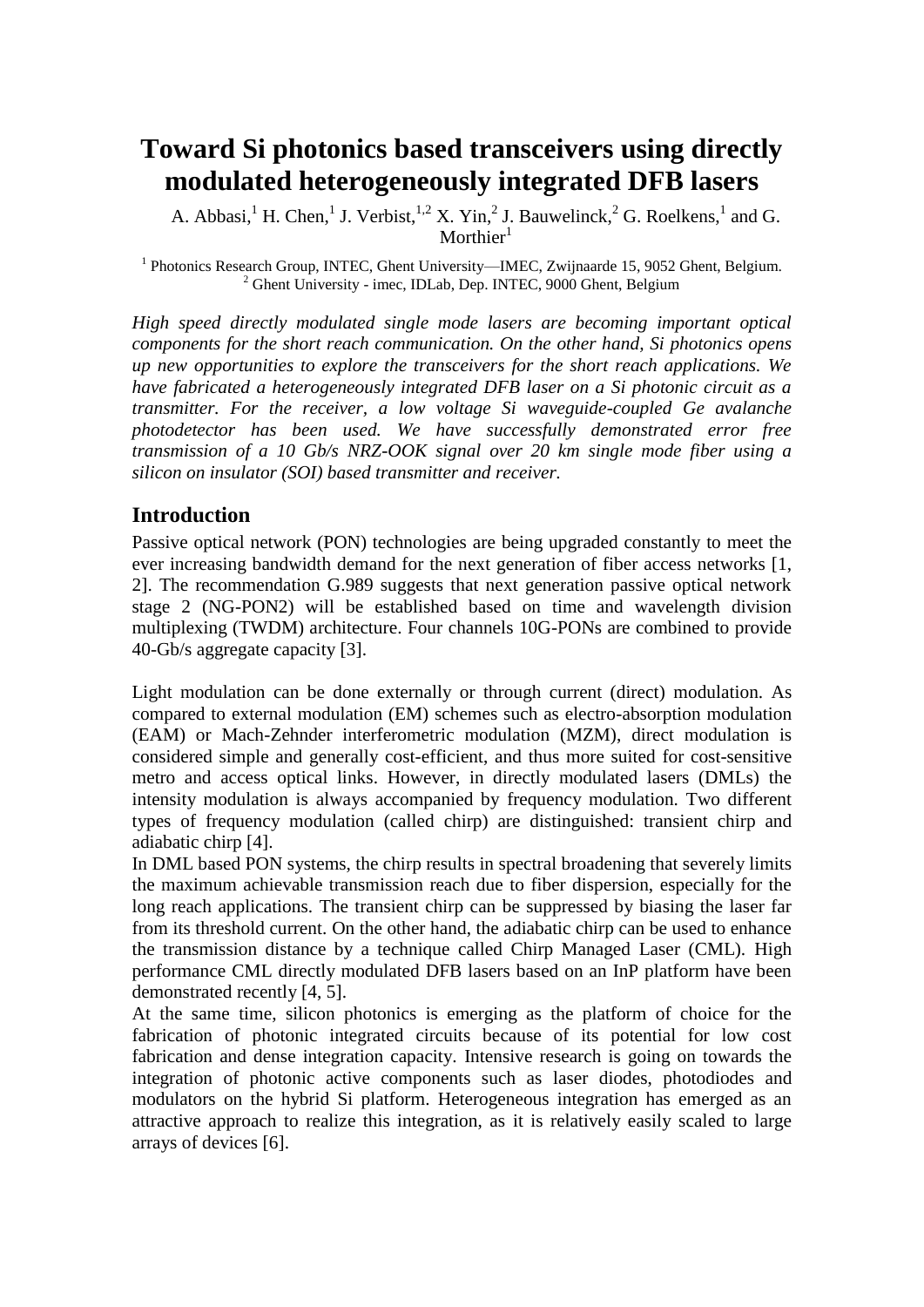In this paper, we will present our recent 10G-PON CML results based on a Si based transceiver. At the transmitter side, a heterogeneously integrated directly modulated DFB laser was used. The receiver was constructed using a low-voltage Ge waveguide APDwire-bonded to a 130nm BiCMOS trans-impedance amplifier (TIA) [7].

## **DFB laser structure and characteristics**

The DFB laser is fabricated using adhesive bonding technique. The epitaxial structure consists of 8 InGaAlAs quantum wells as an active region. A SEM image of the cross section of the laser is shown in Figure 1. The structure is similar to that reported in [8], except that the two 200 µm long InP tapers on either side of the DFB laser are electrically isolated and can be separately biased. This helped to suppress the strong low frequency response that was observed earlier in [8] and to flatten the small signal response of the laser. The bonding layer thickness can be controlled by changing the rotation speed of the spin coating or by partially etching a planarization  $SiO<sub>2</sub>$  top layer. Using these methods we have demonstrated a bonding layer thickness less than 10 nm. A thinner bonding layer helps to increase the light interaction with the Si passive grating underneath the active InP waveguide. A stronger interaction results in a higher coupling coefficient and lower threshold current which is beneficial for a low cost transmitter for PON application. This sample is passivated by 600 nm thick SiNx layer and 2 μm thick BCB polymer.



Figure 1: SEM picture of the cross section of a fabricated device

Threshold currents at room temperature of 20 mA, output powers in the silicon waveguide above 3 mW at 100 mA, and a series resistance of 7  $\Omega$  were measured for the lasers. The optical spectra show a wide stop band and a side mode rejection of over 40 dB.

# **10G-PON measurement**

The set up used for the large signal modulation is given in Figure 2. An RF signal of 0.6 V from an SHF-PPG was applied for the modulation, but because of the impedance mismatch between the laser and the 50  $\Omega$  transmission line, around 0.2 V was actually applied to the laser.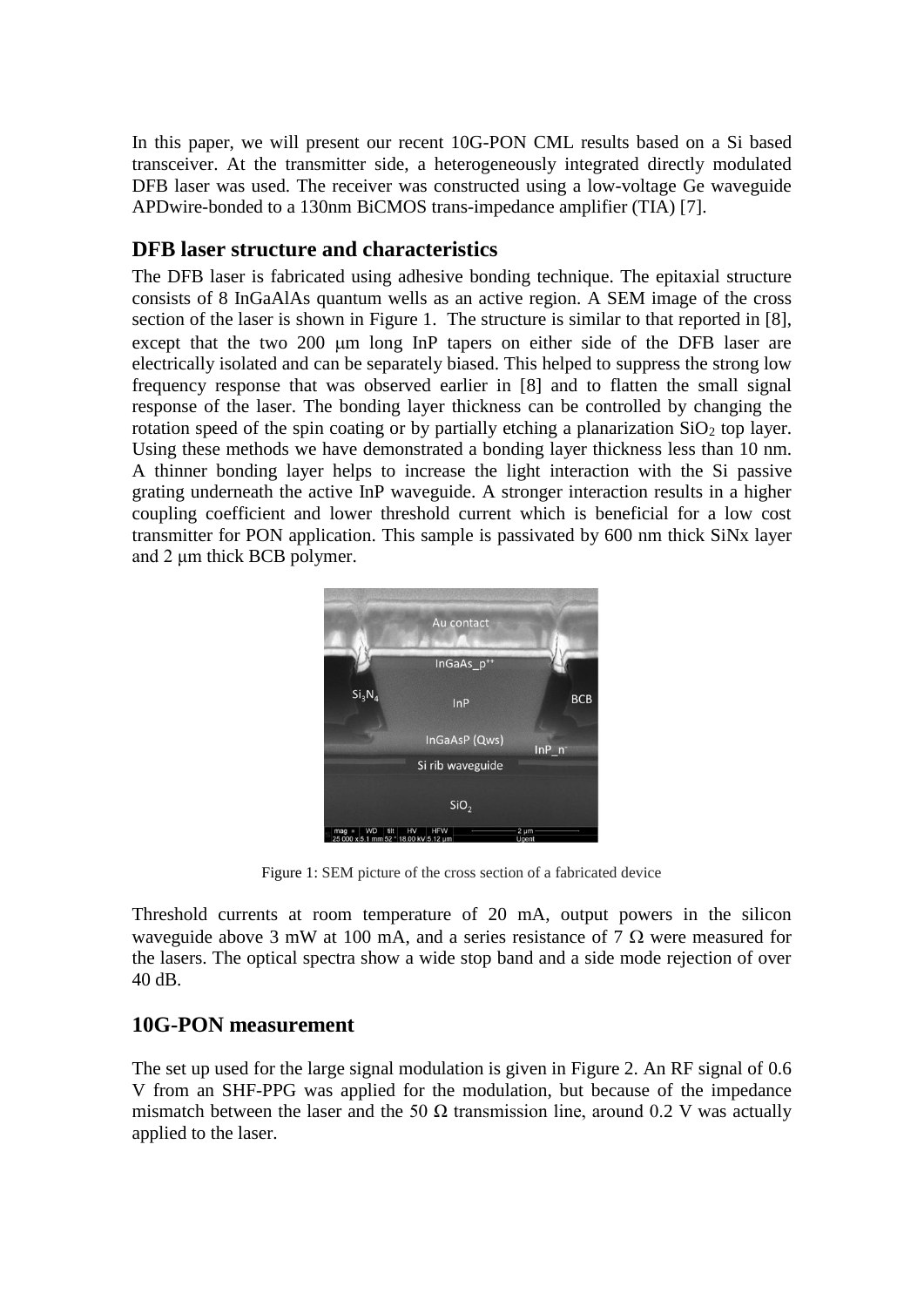

Figure 2: Schematic of the large signal measurement set-up for the 10G-PON measurement.

In order to increase the reach distance we have inserted a Santec-350 optical filter that is tunable in wavelength and bandwidth after the laser diode for the chirp management. Because the '1' bits are blue shifted with respect to the '0' bits due to the adiabatic chirp, the optical signal was aligned at the longer wavelength slope of the filter as shown in the Figure 3. The laser was biased at 50 mA. The large signal measurement has been done in two configurations: for back-to-back and after transmission over a 20 km SSMF. On the receiver side, a 10 Gb/s Ge/Si APD wire bonded on an electronics control board with a TIA was used.



Figure 3: Optical spectrum of the laser with respect to the filter transmission spectrum.

Figure 4 shows the eye diagrams at 10 Gb/s for the back to back case and after transmission over 20 km of SSMF. The extinction ratio of the signal was increased from 5.9 to 16.3 dB by the application of the optical filter. The BER curves at 10 Gb/s are given in Figure 5. Two different PRBS pattern lengths of  $2^7$ -1 and  $2^{31}$ -1 were used in order to check the link pattern dependency. We did not observe any noticeable power penalty for two different patterns. However we measured 1.5 dB power penalty for transmission over 20 km SSMF.